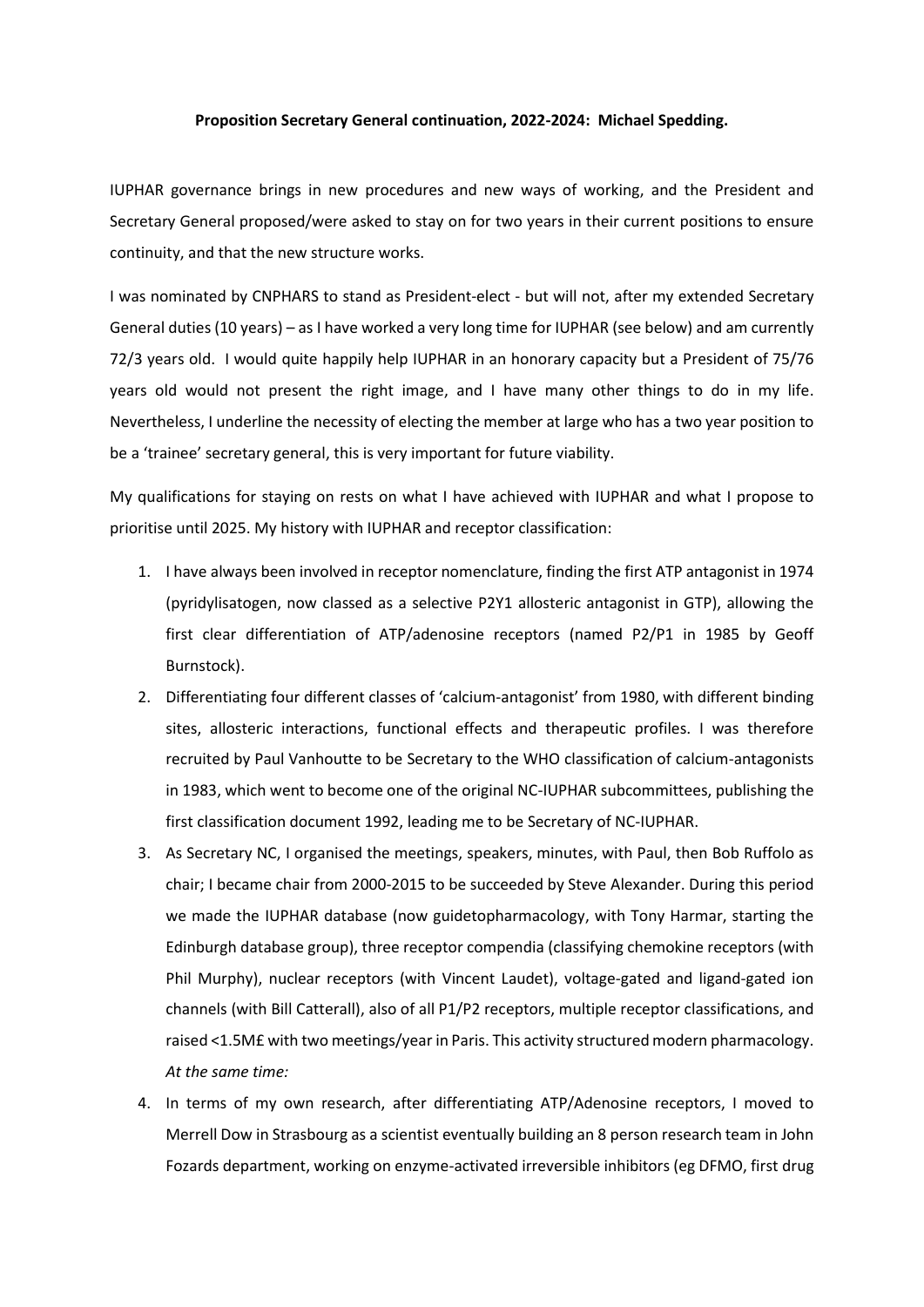for sleeping sickness), the demonstration that amrinone was a PDE inhibitor (1978), then developing MDL143 a long-acting dihydropyridine, 3 years ahead of amlodipine (but a fake patent, stolen by an East German spy, preceded us by 3 weeks), and MDL72567, a bradycardic dihydropyridine. I was offered to take over the pharmacology department of Syntex Scotland (22 staff) where we developed the metabolic modulator ranolazine (1bn\$ sales in US), the highly potent and selective alpha2-antagonist delequamine (male sexual dysfunction) and lifarizine (sodium/calcium channel antagonist for stroke) from discovery to end phase II; lifarizine showed the best results in phase II of any compound to date, but was still stopped by Roche when they bought Syntex, a year after I had left for Servier, to set up their new research centre at Croissy (130 staff, chemistry and biology): in 4 years (1992-6) we built the centre and put 4 compounds into phase 1, S15535, a presynaptic 5-HT1A agonist, S16924 an atypical antipsychotic, a post-proline converting enzyme inhibitor for cognition, and S18986 an 'AMPAkine' (in 1993!) showing it increased BDNF. I reasoned that we needed a completely new approach for CNS drug discovery based on phenotypical effects on brain circuits at risk, researching the hippocampal-prefrontal circuit (H-PFC) at risk for stress (from 1995!) with opposite effects on amygdala outputs (this was all validated 15 years later by the IMI-Newmeds consortium). In 1996, Servier bought EGIS a Hungarian generics company with 120 staff working in a new research centre and I accepted a position in HQ with scientific responsibility for Hungarian research putting several compounds into preclinical research, and using H-PFC targeting we found very novel antipsychotics, AMPA modulators and a  $GABA\alpha5$ antagonist. I was also in charge of building a new medicinal chemistry research centre in Budapest (on time and budget). On 'retiring' I set up my own little research company and using metabolomics found new ways of treating ALS and COVID-19, using metabolomics and generic drug, ambroxol. We have now shown that glucosylceramidase is a critical node for several envelope viruses (coronoviruses, and Dengue)

5. As Secretary General from 2014, I have worked on supporting regions: African research (PharfA; All Africa congresses), made a big difference in Indian research, created a Latin American pharmacology group, supported CNPHARS. I insisted on the creation of an ECR group for IUPHAR. A major objective has been evidence-based medicine for natural products with nine meetings organised, and a reinforced role for metabolomics in product identification. I was behind the MMV-link for the medicines for malaria website (future sites on zika, dengue?), and also for the links with immunopharmacology. I organised a consolidated response of the world's pharmacology societies for advice on the COVID epidemic. Unfortunately, we are now on the 4<sup>th</sup> IUPHAR-contact person in Parthenon since Kyoto, which has been a major strain. I